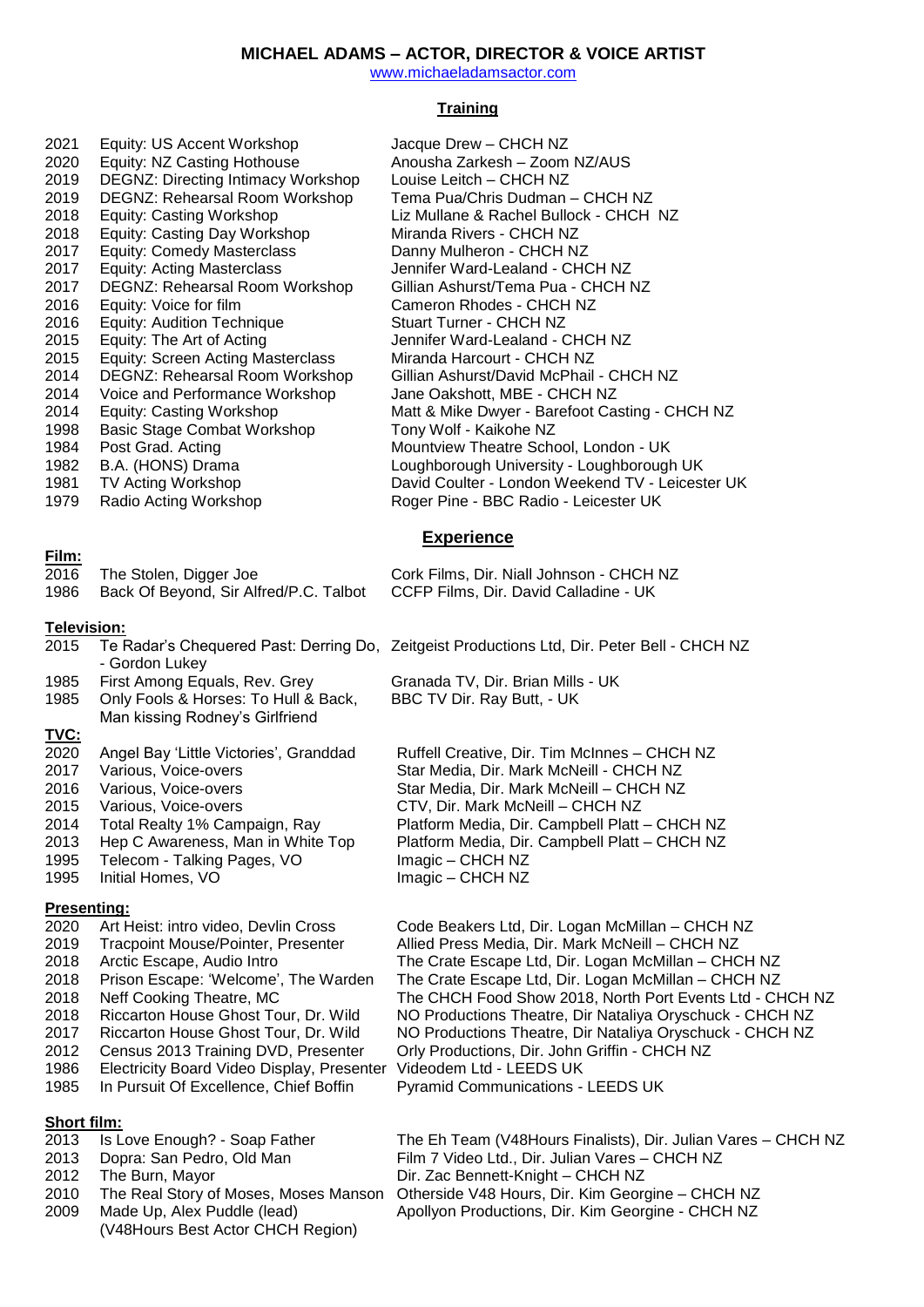# **Theatre:**

- 2021 LOL-esque, Substitute Stripper The Burlesque Collective CHCH NZ 2019 Unoriginal Sin, Bill Adams Brick Road Productions, Dir. Doug Clarke - CHCH NZ 2017 A sorcerer's Appendix, King/Old Man NO Productions Theatre Ltd, Dir. David Allen - CHCH NZ 2017 Forget Me Knot, Robert Zeinfeld Brick Road Productions, Dir. Barry Goode - CHCH NZ 2016 Lover Boy, Johnny Bordeaux Brick Road Productions, Dir. Doug Clarke - CHCH NZ 2014 Cat on a hot Tin Roof, Big Daddy Canterbury Repertory Co, Dir. Annette Searle - CHCH NZ 2014 Second Thoughts, Henry **Brick Road Productions, Dir. Heather Giles - CHCH NZ** 2014 The Tempest, Prospero The Top Dog Theatre Co., Dir. Nikki Bleyendaal – CHCH NZ 2013 Someone Who'll Watch over Me, Edward Elmwood Players, Dir. Marilyn Ollett - CHCH NZ 2012 Jeffrey Bernard Is Unwell, Jeffrey Bernard Elmwood Players, Dir. Heather Giles – CHCH NZ 2011 Popcorn, Karl Brezner The Top Dog Theatre Co., Dir. Derek Doddington - CHCH NZ 2011 A Midsummer Night's Dream, Bottom Top Dog theatre Co., Dir. Jay Versteeg – CHCH NZ<br>2010 Isolation. Alfred Coness Loopen theatre Co., Dir. Lisa Norriss - Touring Soutl 2006 A Christmas Carol, Scrooge Kerikeri Players, Dir. Russell Harris - CHCH NZ 2005 Noises Off, Lloyd the Director Kerikeri Players, Dir. Pauline Wetton - CHCH NZ 1984 The Elephant Man, Dr. Treves Judy Dench Theatre, Dir. Graham Ash, London UK 1984 A Midsummer Night's Dream, Oberon Judy Dench Theatre, Dir. Paul Unwin, London UK **Web:** 2018 Banqer: Insurance, VO Snorkel Creative Video, Dir. Logan McMillan – CHCH NZ The Psychic **Dir.** Logan McMillan – CHCH NZ 2010 Deliver Me to Hell - Photocopier Guy Little Sister Films, Dir. Logan McMillan - CHCH NZ (Interactive Web Promo for Hell Pizza) **Music Video:** 2014 Aldous Harding, 'Hunter', Father Film 7 Video ltd., Dir. Julian Vares – CHCH NZ 2012 T45 - 'Fred Gavin', Blood-Spattered Killer The Ladies Men, Dir. Matt Cooke - CHCH NZ **Voice** 2020 Ethique 'Concentrate' Campaign: The Voice Resonate Productions, Dir. Zac Bennett-Knight – CHCH NZ 2020 Decepto, Pilot, Despair, & Doubt 'Ara Defenders' Mobile game, Dir. Josiah Kerr – CHCH NZ 2019- Regular Radio Ads, Various NZME (NZ Media and Entertainment) - CHCH NZ
- -2016
- 2019 Netherglade Game Promo, Zealot KH Media Dir. Kuzwane Holder CHCH NZ<br>2018 Coffeys Property Brokers, VO HC Media, Dir. Hayden Cook CHCH NZ
- 2018 Coffeys Property Brokers, VO HC Media, Dir. Hayden Cook CHCH NZ

# **Directing:**

| 2018 | A Picasso              | NO Theatre Collective, Art Gallery - CHCH NZ         |
|------|------------------------|------------------------------------------------------|
| 2016 | The Turn of the Screw  | NO Theatre Collective, Isaac Theatre Royal – CHCH NZ |
|      |                        | & InkBox Theatre Oamaru Opera house - Oamaru NZ      |
| 2005 | The Actor's Nightmare  | Kerikeri Players, The Turner Centre - Kerikeri NZ    |
| 2004 | Two Women and a Chair. | Kerikeri players, Wharepuke Hall - Kerikeri NZ       |
|      |                        |                                                      |

# **Skills etc**

Full clean car licence including F (forklift) endorsement, Member NZ and British Actor's Equity. Native accent: British. Others: Std. American, Yorkshire, Nth Irish, London and French. Can wear contacts. Prepared to dye/shave hair

2008 Le Trap, Jacques Delaroche (Lead) Global Heat Productions, Dir. Thomas Kaestner – CHCH NZ 2007 The Mutant Strand, Prof. Dover (Lead) Upshots Productions, Dir. Debbie Klausen – CHCH NZ 2007 Ivory, the Mime NET NEW NEW NOTES, Dir. Nathan Mckinnon – CHCH NZ

2020 2020: The Cabaret, Substitute Stripper NO Productions Theatre Ltd. Dir. Nataliya Oryschuck – CHCH NZ 2020 Dear Jane, Guide/Narrator/Chorus NO Productions Theatre Ltd. Dir. Nataliya Oryschuck – CHCH NZ 2019 Nevermore (Poe Stories), Lord Ravencourt NO Productions Theatre Ltd. Dir. Nataliya Oryschuck – Oamaru NZ 2018 Nevermore (Poe Stories), Lord Ravencourt NO Productions Theatre Ltd. Dir. Nataliya Oryschuck – CHCH NZ 2018 The Woman in Black, Arthur Kipps NO Productions Theatre Ltd. Dir. Nataliya Oryschuck – CHCH NZ 2017 Unforgotten, Prof. Olsen NO Productions Theatre Ltd, Dir. Georgina Marie - CHCH NZ 2016 King Lear, Lear Canterbury Repertory Co, Dir. Julian Anderson - CHCH NZ 2016 Weird Tales of Midwinter, Dr. Coppelius NO Productions Theatre Ltd., Dir. Yvette Bensemann - CHCH NZ 2015 Casting the Runes, Mr Karswell NO Productions Theatre Ltd., Dir. Nataliya Oryschuck - CHCH NZ 2015 Richard III, Clarence & Buckingham Canterbury Repertory Co, Dir. Julian Anderson - CHCH NZ 2014 Whistle and I'll come to you, Mr Barnes NO Productions Theatre Ltd., Dir. Kim Georgine - CHCH NZ 2013 The Rise and Fall of Little Voice, Ray Say Canterbury Repertory Company Dir. Tom Vavasour – CHCH NZ 2013 Wind In The Willows, Badger & Otter CHCH City Council Summer Theatre, Dir. Hallam & Clarke - CHCH 2012 Julius Caesar, Brutus Canterbury Repertory Company, Dir, Julian Anderson - CHCH NZ 2011 Hamlet, The Player Canterbury Repertory Company, Dir. Robert Gilbert - CHCH NZ 2010 Isolation, Alfred **Loopen theatre Co., Dir. Lisa Norriss - Touring South Island NZ** 

2015 One Hell of a Poltergeist Experience (Interactive Web Promo for Poltergeist/Hell Pizza) Little Sister Films,